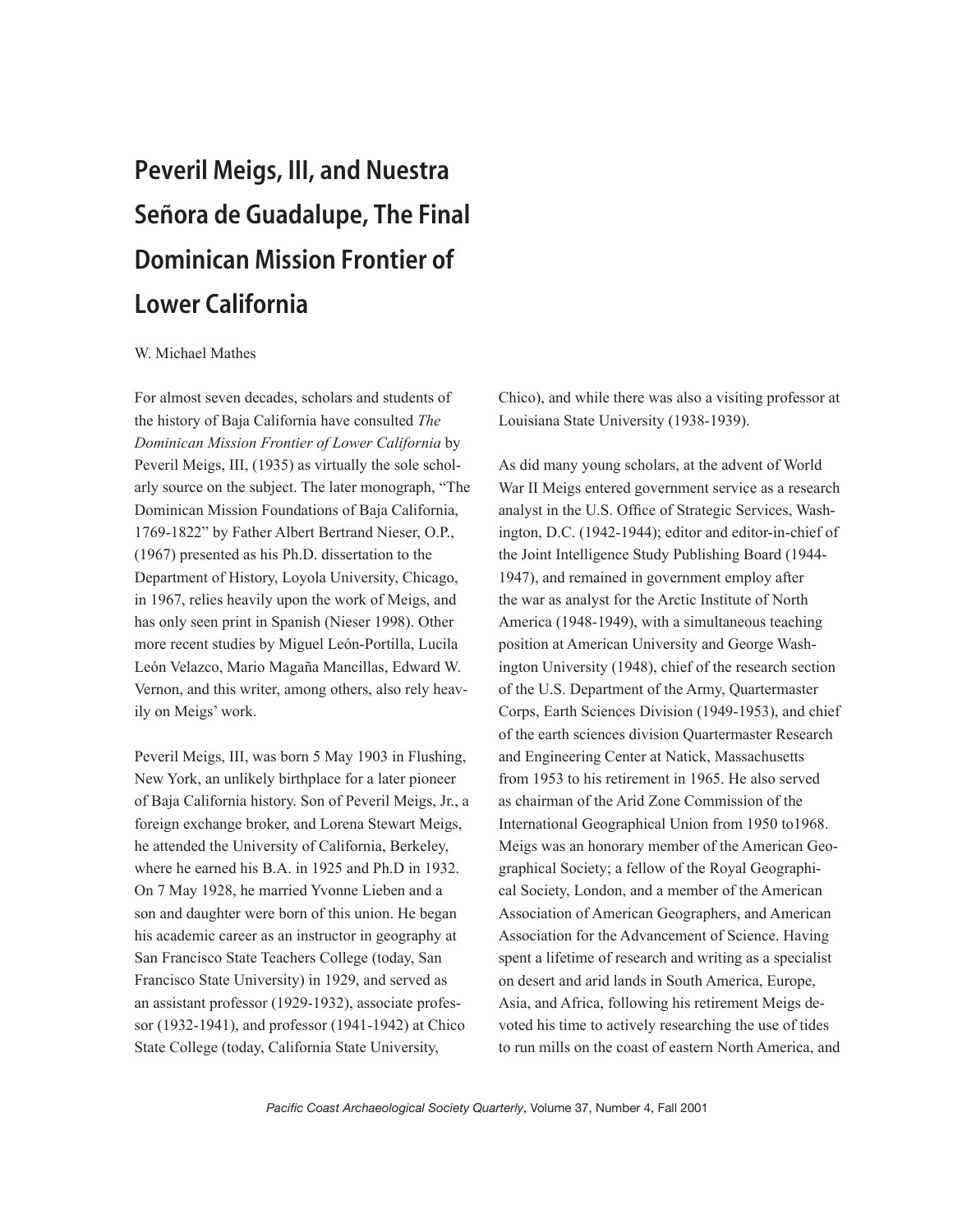

Fig. 1. Peveril Meigs, 1924. (Photo provided by Willard Meigs.)

*PCAS Quarterly*, 37(4), Fall 2001